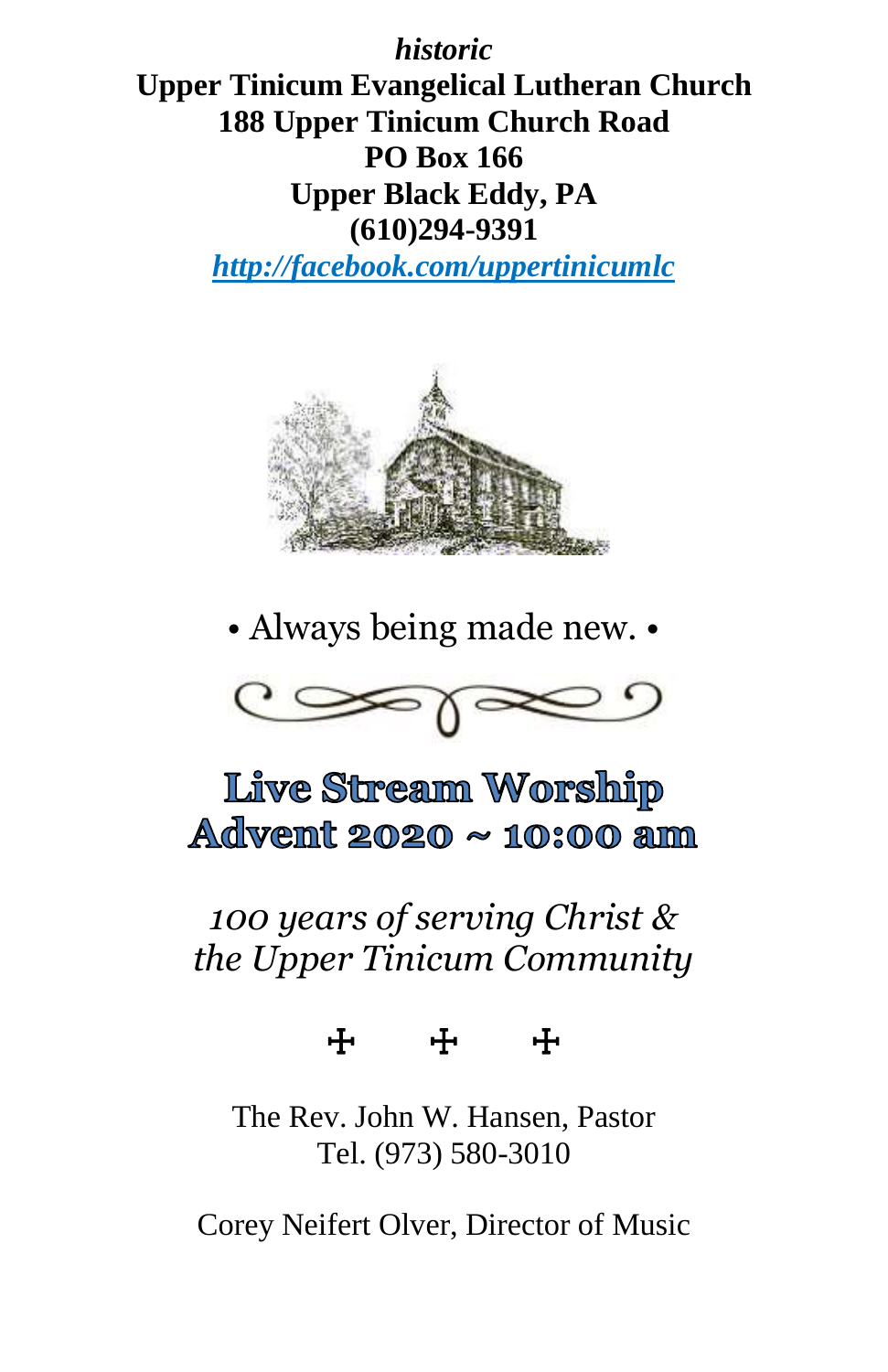**PRELUDE** – *Time for Reflection & Meditation*

**WELCOME** – *Greetings to everyone online at Home*

## **CONFESSION AND FORGIVENESS**

*All may make the sign of the cross, the sign marked at baptism.*

P Blessed be God, Father,  $\frac{1}{1}$  Son, and Holy Spirit,

whose forgiveness is sure

and whose steadfast love endures forever.

### **C Amen.**

P Together let us honestly and humbly confess that we have not lived as God desires. *Silence is kept for reflection.*

P Loving and forgiving God,

**C we confess that we are held captive by sin.**

**In spite of our best efforts, we have gone astray. We have not welcomed the stranger;**

**we have not loved our neighbor;**

**we have not been Christ to one another.**

**Restore us, O God.**

**Wake us up and turn us from our sin.**

#### **Renew us each day in the light of Christ. Amen.**

P People of God, hear this glad news:

by God's endless grace

your sins are forgiven, and you are free—

free from all that holds you back

and free to live in the peaceable realm of God.

May you be strengthened in God's love,

☩ comforted by Christ's peace,

and accompanied with the power of the Holy Spirit.

**C Amen.**

# **OPENING HYMN** *(see insert)*

# **GREETING**

P The grace of our Lord Jesus Christ, the love of God, and the communion of the Holy Spirit be with you all.

# **C And also with you.**

# **PRAYER OF THE DAY**

- P Let us pray, *(see insert)*
- **C Amen.**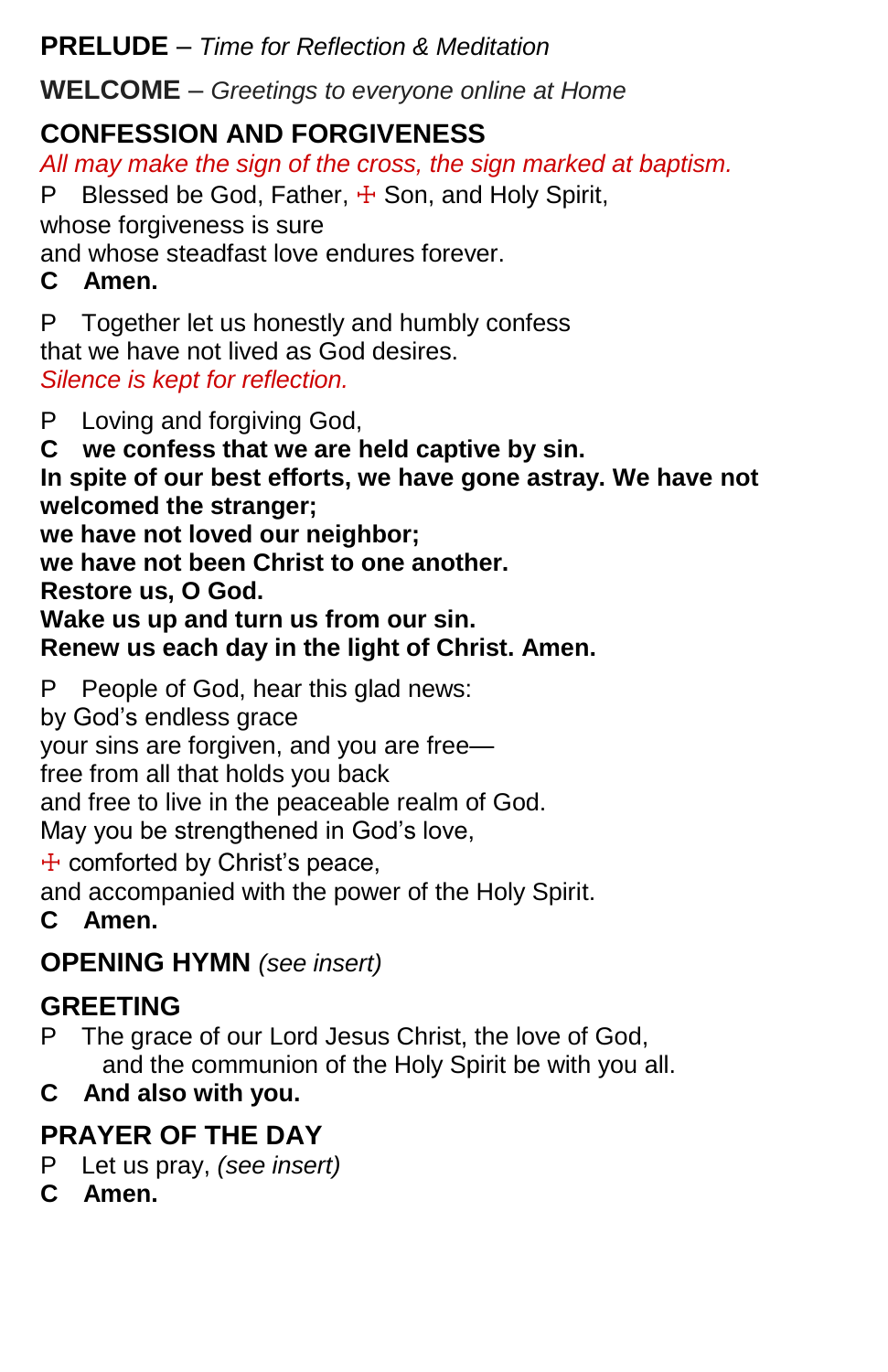#### **THE ADVENT HYMN –** "O Come, O Come Emmanuel" **#34**  *(1 vs. each week)*

# **THE LIGHTING OF THE ADVENT WREATH CANDLE**

**FIRST READING** *(see insert)*

L Word of God. Word of life.

**C Thanks be to God.**

**PSALM** Read responsively *(see insert)*

**SECOND READING** *(see insert)*

L Word of God. Word of life.

#### **C Thanks be to God.**

**GOSPEL** *(see insert)*

- P The Holy Gospel according to St. \_\_\_ the \_\_\_ chapter.
- **C Glory to you O Lord.**
- P The gospel of the Lord.
- **C Praise to you O Christ.**

**THE MEDITATION** – Pastor Hansen (or Video)

**HYMN OF THE DAY** *(see insert)*

## **APOSTLES CREED**

**C I believe in God, the Father almighty, creator of heaven and earth.**

> **I believe in Jesus Christ, his only Son, our Lord. He was conceived by the power of the Holy Spirit and born of the virgin Mary. He suffered under Pontius Pilate, was crucified, died, and was buried.**

 **He descended into hell. On the third day he rose again. He ascended into heaven, and is seated at the right hand of the Father. He will come again to judge the living and the dead.**

 **I believe in the Holy Spirit, the holy catholic Church, the communion of saints, the forgiveness of sins, the resurrection of the body, and the life everlasting. Amen**

### **SHARING THE PEACE**

- P The peace of Christ be with you always.
- **C And also with you.**  *Please greet each other with a contact-free sign of Christ's peace.*

**TIME FOR OFFERING** *(offerings may be mailed to the church)*